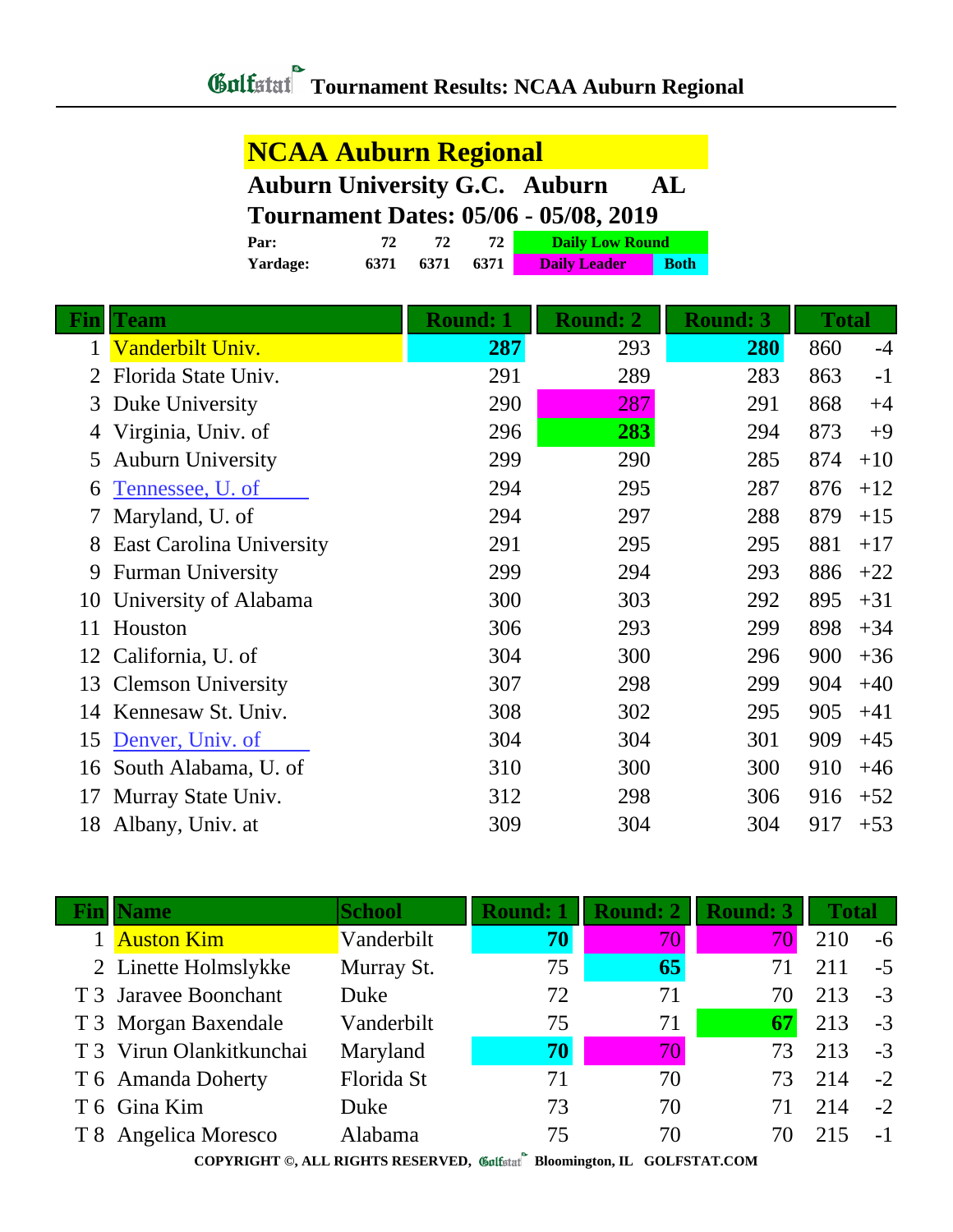| Fin  | <b>Name</b>              | <b>School</b>   | <b>Round: 1</b> | <b>Round: 2</b> | <b>Round: 3</b> | <b>Total</b> |      |
|------|--------------------------|-----------------|-----------------|-----------------|-----------------|--------------|------|
|      | T 8 Anna Redding         | Virginia        | 71              | 76              | 68              | 215          | $-1$ |
| T 8  | Elena Hualde             | Auburn          | 75              | 71              | 69              | 215          | $-1$ |
| T 11 | <b>Brigitte Thibault</b> | Fresno St.      | 74              | 74              | 68              | 216          | E    |
| T 11 | <b>Mariah Smith</b>      | Tennessee       | 71              | 72              | 73              | 216          | E    |
| T 13 | <b>Beatrice Wallin</b>   | Florida St      | 71              | 73              | 73              | 217          | $+1$ |
| T 13 | Frida Kinhult            | Florida St      | 74              | 75              | 68              | 217          | $+1$ |
| T 13 | <b>Micheala Williams</b> | Tennessee       | 70              | 76              | 71              | 217          | $+1$ |
| T 13 | Natalie Srinivasan       | Furman          | 74              | 71              | 72              | 217          | $+1$ |
| T 17 | Anne-Charlotte Mora      | <b>TX State</b> | 72              | 71              | 75              | 218          | $+2$ |
| T 17 | Carley Cox               | <b>ECU</b>      | 74              | 71              | 73              | 218          | $+2$ |
| T 17 | Kaleigh Telfer           | Auburn          | 75              | 72              | 71              | 218          | $+2$ |
| T 17 | Puk Lyng Thomsen         | Florida St      | 75              | 74              | 69              | 218          | $+2$ |
| T 21 | Roanne Tomlinson         | KennesawSt      | 76              | 69              | 74              | 219          | $+3$ |
| T 21 | <b>Siranon Shoomee</b>   | <b>ECU</b>      | 71              | 75              | 73              | 219          | $+3$ |
| T 23 | Abbey Carlson            | Vanderbilt      | 73              | 75              | 72              | 220          | $+4$ |
| T 23 | Amelia Williamson        | Florida St      | 75              | 72              | 73              | 220          | $+4$ |
| T 23 | <b>Beth Lillie</b>       | Virginia        | 76              | 68              | 76              | 220          | $+4$ |
|      | T 23 Laura Van Respaille | Maryland        | 73              | 75              | 72              | 220          | $+4$ |
| T 23 | <b>Victoria Huskey</b>   | Charleston      | 76              | 69              | 75              | 220          | $+4$ |
|      | T 28 Dorthea Forbrigd    | <b>ECU</b>      | 72              | 72              | 77              | 221          | $+5$ |
| T 28 | Elena Arias Quiros       | California      | 75              | 74              | 72              | 221          | $+5$ |
|      | T 28 Katharine Patrick   | Virginia        | 75              | 71              | 75              | 221          | $+5$ |
|      | T 28 Louise Yu           | Vanderbilt      | 73              | 77              | 71              | 221          | $+5$ |
|      | T 28 Xiaolin Tian        | Maryland        | 75              | 75              | 71              | 221          | $+5$ |
| T 33 | <b>Ariana Macioce</b>    | Tennessee       | 76              | 75              | 71              | 222          | $+6$ |
| T 33 | <b>Brooke Sansom</b>     | Auburn          | 75              | 72              | 75              | 222          | $+6$ |
|      | T 33 Haylee Harford      | Furman          | 77              | 72              | 73              | 222          | $+6$ |
|      | T 33 Jiwon Jeon          | Alabama         | 77              | 75              | 70              | 222          | $+6$ |
|      | T 33 Leonie Harm         | Houston         | 74              | 76              | 72              | 222          | $+6$ |
|      | T 33 Maddy Rayner        | Houston         | 78              | 69              | 75              | 222          | $+6$ |
|      | T 33 Mychael O'Berry     | Auburn          | 74              | 77              | 71              | 222          | $+6$ |
| T 33 | <b>Waverly Whiston</b>   | Tennessee       | 77              | 72              | 73              | 222          | $+6$ |
| T 41 | Ana Belac                | Duke            | 72              | 73              | 78              | 223          | $+7$ |
| T 41 | <b>Hannah Screen</b>     | Houston         | 74              | 74              | 75              | 223          | $+7$ |
|      | T 41 Katherine Zhu       | California      | 74              | 75              | 74              | 223          | $+7$ |

## **Tournament Results: NCAA Auburn Regional**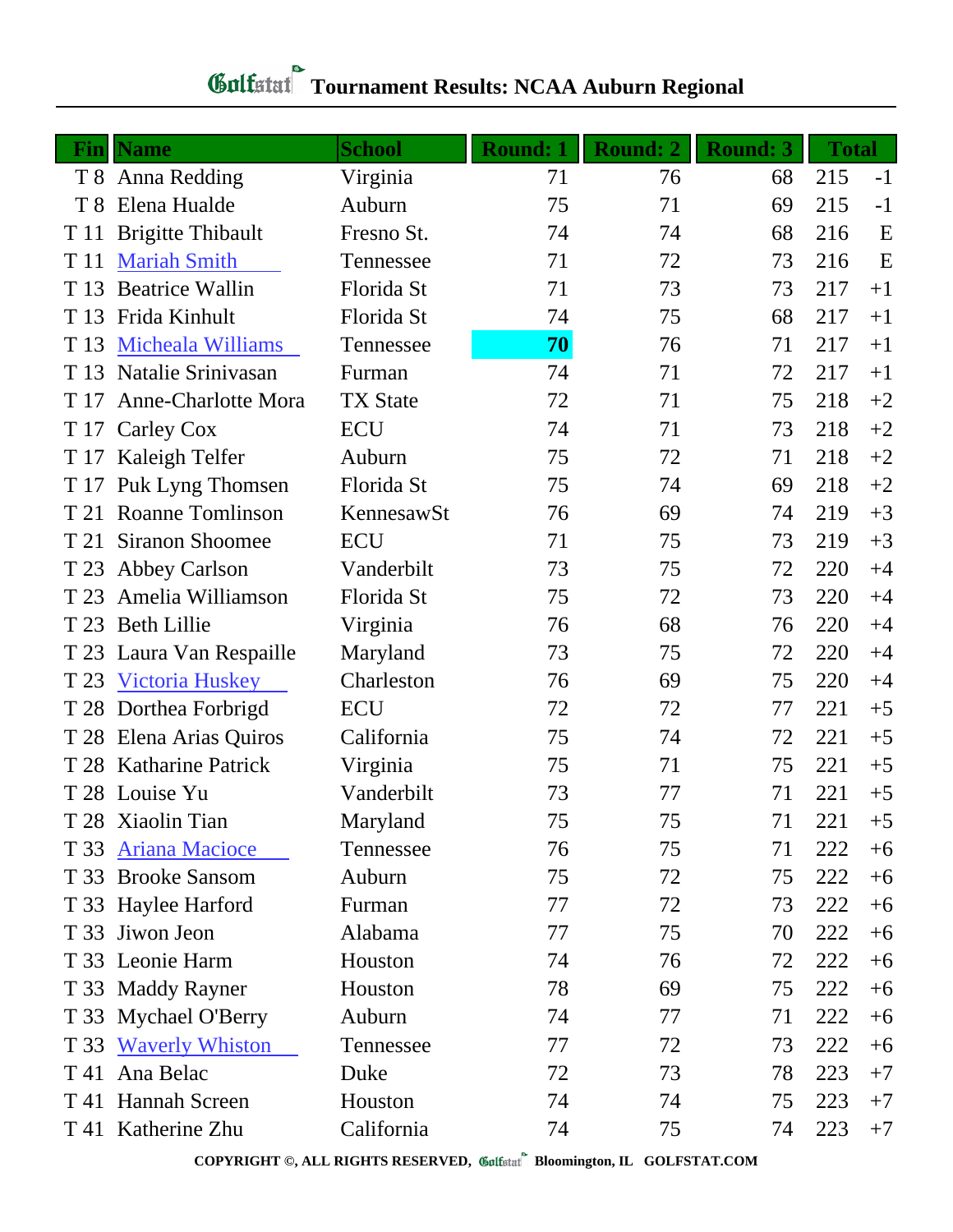| Fin             | <b>Name</b>               | <b>School</b> | Round: 1 | <b>Round: 2</b> | <b>Round: 3</b> | <b>Total</b> |      |
|-----------------|---------------------------|---------------|----------|-----------------|-----------------|--------------|------|
|                 | T 41 Kathryn Carson       | <b>ECU</b>    | 74       | 77              | 72              | 223          | $+7$ |
| T 41            | Miranda Wang              | Duke          | 73       | 75              | 75              | 223          | $+7$ |
| T 41            | <b>Morgan Gonzales</b>    | Virginia      | 74       | 74              | 75              | 223          | $+7$ |
| T 41            | <b>Trussy Li</b>          | Denver        | 74       | 75              | 74              | 223          | $+7$ |
| T 41            | Virginia Elena Carta      | Duke          | 75       | 73              | 75              | 223          | $+7$ |
| T 49            | Alice Hewson              | Clemson       | 75       | 74              | 75              | 224          | $+8$ |
| T <sub>49</sub> | Julie Hovland             | So Alabama    | 76       | 72              | 76              | 224          | $+8$ |
|                 | T 51 Hanley Long          | Middle TN     | 74       | 76              | 75              | 225          | $+9$ |
| T 51            | Julie McCarthy            | Auburn        | 76       | 75              | 74              | 225          | $+9$ |
|                 | T 51 Kenzie Wright        | Alabama       | 73       | 80              | 72              | 225          | $+9$ |
| T 51            | <b>Riley Smyth</b>        | Virginia      | 78       | 70              | 77              | 225          | $+9$ |
| T 51            | Sarah-Eve Rheaume         | Furman        | 75       | 77              | 73              | 225          | $+9$ |
| T 51            | Siti Shaari               | So Alabama    | 76       | 76              | 73              | 225          | $+9$ |
|                 | T 57 Clara Aveling        | KennesawSt    | 74       | 79              | 73              | $226 + 10$   |      |
|                 | T 57 Madison Moosa        | Furman        | 74       | 74              | 78              | $226 + 10$   |      |
|                 | T 57 Mary Weinstein       | Denver        | 75       | 76              | 75              | $226 + 10$   |      |
|                 | T 60 Courtney Zeng        | Vanderbilt    | 71       | 80              | 76              | $227 + 11$   |      |
| T 60            | <b>Mikayla Bardwell</b>   | Tennessee     | 77       | 78              | 72              | $227 + 11$   |      |
| T 62            | Ana Paula Valdes          | Clemson       | 80       | 74              | 74              | $228 + 12$   |      |
|                 | T 62 Annika Espino        | Albany        | 78       | 74              | 76              | $228 + 12$   |      |
| T 62            | <b>Chloe Thornton</b>     | KennesawSt    | 80       | 74              | 74              | $228 + 12$   |      |
|                 | T 62 Cindy Oh             | California    | 80       | 75              | 73              | $228 + 12$   |      |
|                 | T 62 Maria Herraez Galvez | California    | 75       | 76              | 77              | $228 + 12$   |      |
|                 | T 67 Gracyn Burgess       | Clemson       | 77       | 80              | 72              | $229 + 13$   |      |
|                 | T 67 Ivy Shepherd         | Clemson       | 78       | 73              | 78              | $229 + 13$   |      |
|                 | T 67 Leonie Bettel        | Kentucky      | 83       | 71              | 75              | $229 + 13$   |      |
|                 | T 67 MacKenzie Peyton     | So Alabama    | 79       | 76              | 74              | $229 + 13$   |      |
|                 | T 67 Madison Walker       | Albany        | 76       | 74              | 79              | $229 + 13$   |      |
|                 | T 67 Sophie Newlove       | Denver        | 81       | 76              | 72              | $229 + 13$   |      |
|                 | T 73 Helga Einarsdottir   | Albany        | 77       | 82              | 71              | $230 + 14$   |      |
|                 | T 73 Monica San Juan      | Chatt         | 77       | 78              | 75              | $230 + 14$   |      |
|                 | T 75 Jacqueline Bendrick  | Furman        | 76       | 80              | 75              | $231 + 15$   |      |
|                 | T 75 Maria Jose Martinez  | Houston       | 80       | 74              | 77              | $231 + 15$   |      |
|                 | T 77 Charlotte Charrayre  | KennesawSt    | 78       | 80              | 74              | $232 + 16$   |      |
|                 | T 77 Elena Verticchio     | Maryland      | 81       | 79              | 72              | $232 + 16$   |      |

## **Tournament Results: NCAA Auburn Regional**

**COPYRIGHT ©, ALL RIGHTS RESERVED, Bloomington, IL GOLFSTAT.COM**